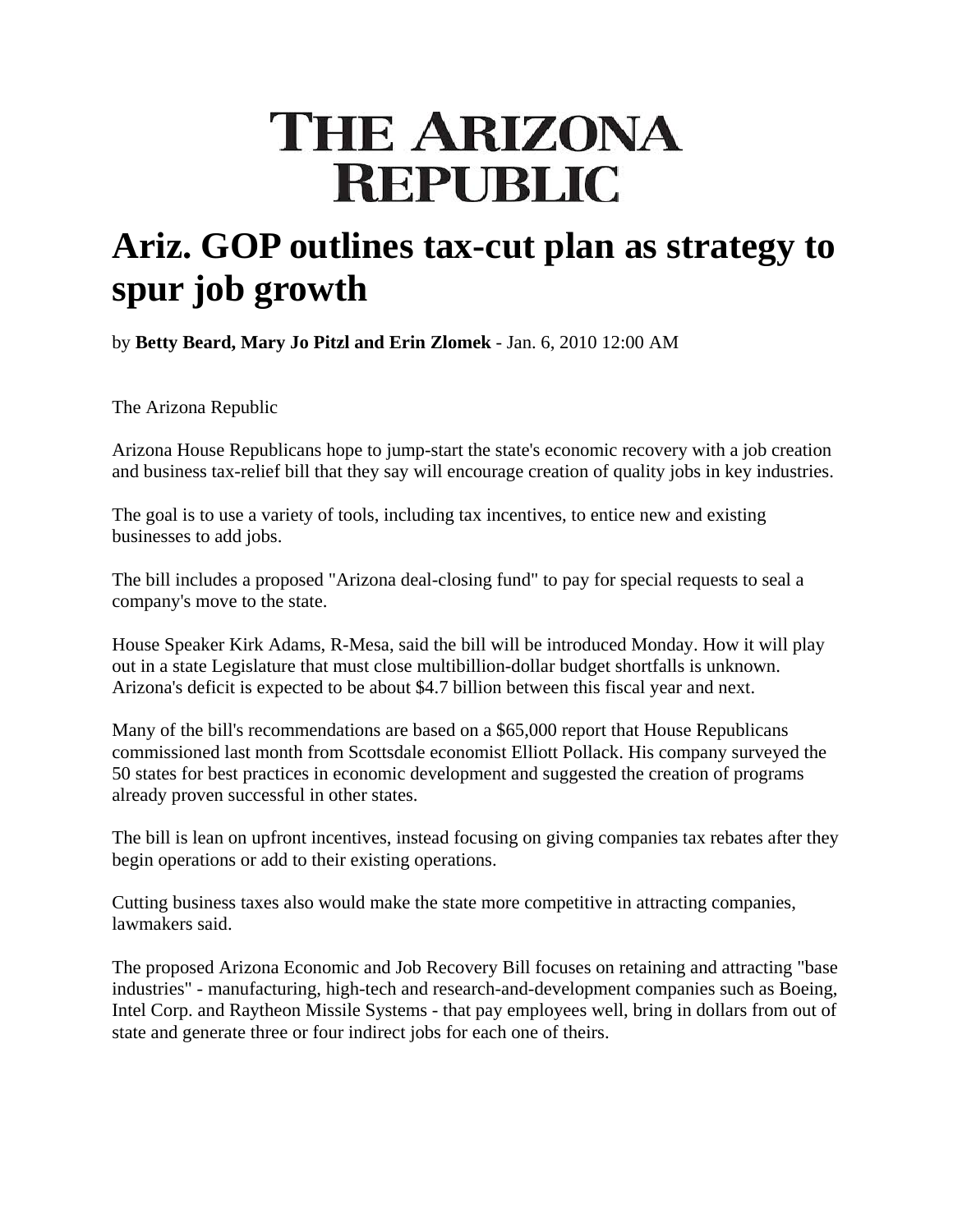Adams unveiled the plan in front of the Boeing plant in Mesa, while planes and helicopters passed noisily overhead, because he said it illustrated the kind of company Arizona needs to keep and attract. Boeing has about 4,500 employees and an average salary of \$70,000.

### **Tax-reduction efforts**

The tax-cut components of the bill are nearly identical to a plan that passed the House in July, only to die in the Senate.

At the time, the package of income- and property-tax cuts was tied to approval of the temporary sales-tax increase that Gov. Jan Brewer has been promoting to ease the state's deficit.

This year, Adams said, the House leadership will not tie the tax increase to tax cuts. That's because he wants the broader package - tax cuts, as well as other policy moves that he believes will attract good-paying jobs to the state - to stand on its own merits as a long-term, economicdevelopment policy.

However, Adams said many members of his Republican caucus will want to see tax cuts if they are also asked to vote for a tax referral.

Adams emphasized that the tax-cut portions of the plan would be phased in over four years, starting in July 2011, so they would not further affect state tax collections in the recession.

The plan envisions more than \$600 million in tax relief by June 2016:

 $\diamond$  \$200 million in individual income-tax relief by reducing rates 10 percent.

 $\diamond$  \$200 million in corporate income-tax relief by reducing the rate to 4.5 percent from 6.97 percent.

 $\diamond$  \$250 million in property-tax reductions by eliminating the state equalization rate.

Barbara Leff, chairwoman of the Senate Commerce and Economic Development Committee, said she is encouraged by the emphasis on job creation.

The high-wage manufacturing jobs that the bill seeks to attract are out there, said Leff, R-Paradise Valley. She pointed to the bill she championed last year that provides incentives for renewable-energy firms. It's already helped attract several solar firms, she said.

House Democrats panned the Republican plan, saying it would benefit businesses while hiking taxes on residential-property owners.

A cut in the business-property rate would push the burden onto residential rates, said House Minority Leader David Lujan, D-Phoenix.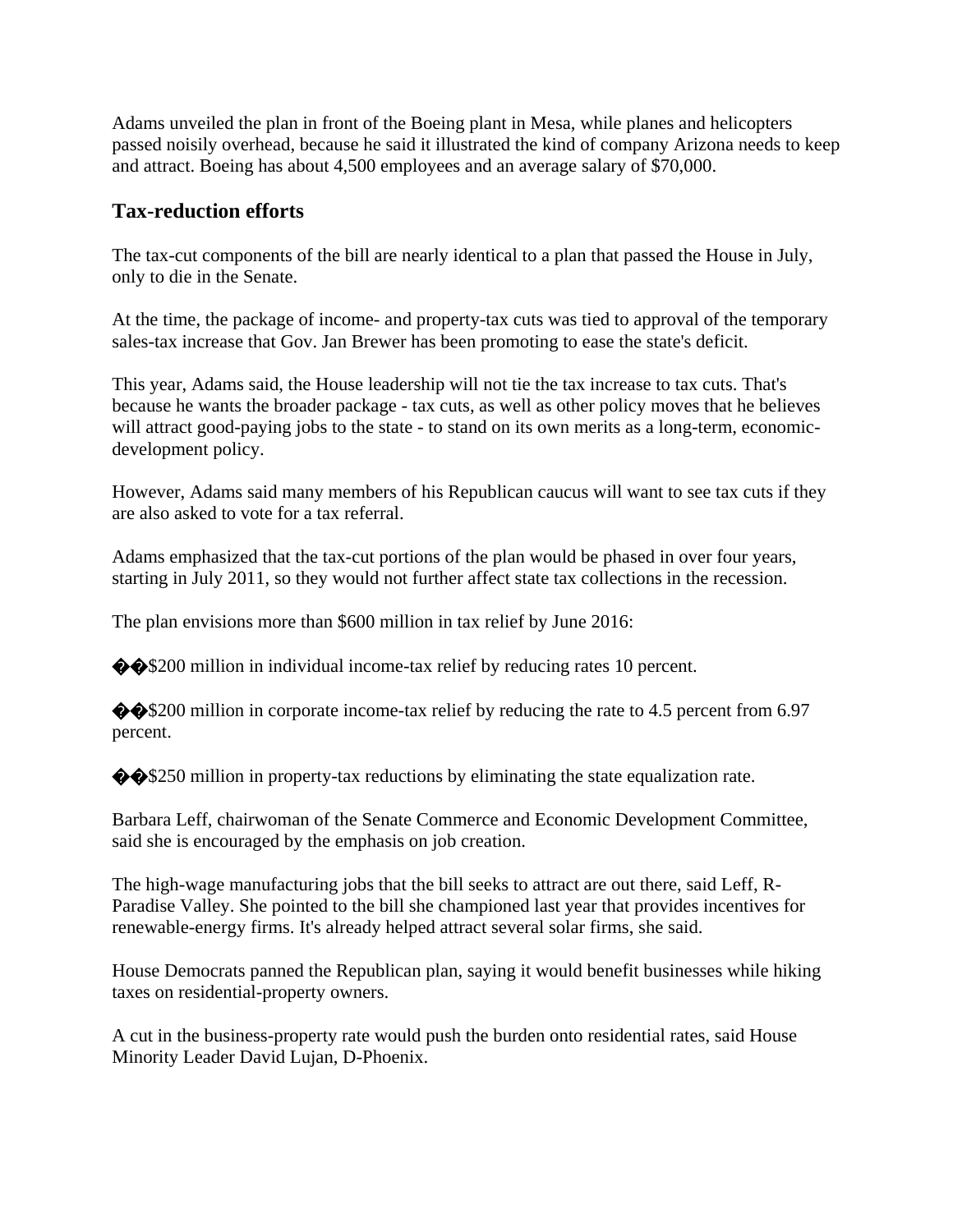Adams said he believes homeowners will approve. "The citizens of Arizona understand more than ever the importance of jobs because there isn't a person in the state who has not been affected by a job loss or knows someone who has lost a job or has lost a significant portion of their income," he said.

Several economic-development experts say Arizona will fall behind in luring businesses without better incentives, particularly because of its severe budget issues.

One of its major existing incentives, job-training funds, was suspended last year by the Legislature to try to close the deficit.

#### **Advice to be careful**

Jack Boyd, a Princeton, N.J., consultant, said he and other consultants are telling clients looking for new sites to be careful about locating in states with high deficits.

"What concerns me is who is going to put the fiscal houses in order for states like Arizona, California and New Jersey. Our concern is that it will be on the backs of the business community," he said.

He also said that Arizona's property taxes are high by Western standards, another disadvantage, and that it is one of few states to separate business from residential-property taxes.

Ioanna Morfessis, a Phoenix-area economic-development consultant, said that offering incentives have become more important because of globalization and the recession.

"Other states and other governments have beefed up incentive programs tremendously in the last two years even in the face of enormous fiscal and budgetary restraints," she said.

The proposed legislation primarily addresses job creation through three provisions.

The first would give cash rebates to qualifying employers that add \$2 million to their payrolls roughly 50 jobs - and maintain those new jobs for five years. The rebates would be funded through withholding taxes, with 50 percent going back to the employer and the rest going to the state. If the jobs don't sustain, the employer would have to repay the rebates.

Such rebates have proven effective, according to Sujit CanagaRetna, senior fiscal analyst for the Lexington, Ky.-based Council of State Governments.

CanagaRetna cites Oklahoma, which he said used its rebate program to build a sizable windenergy industry.

Another job-creation provision would create a "deal-closing fund" that would allow the state to offer out-of-state employers last-minute incentives, including tax breaks and infrastructure construction. About 20 states have similar funds, according to the governments council.